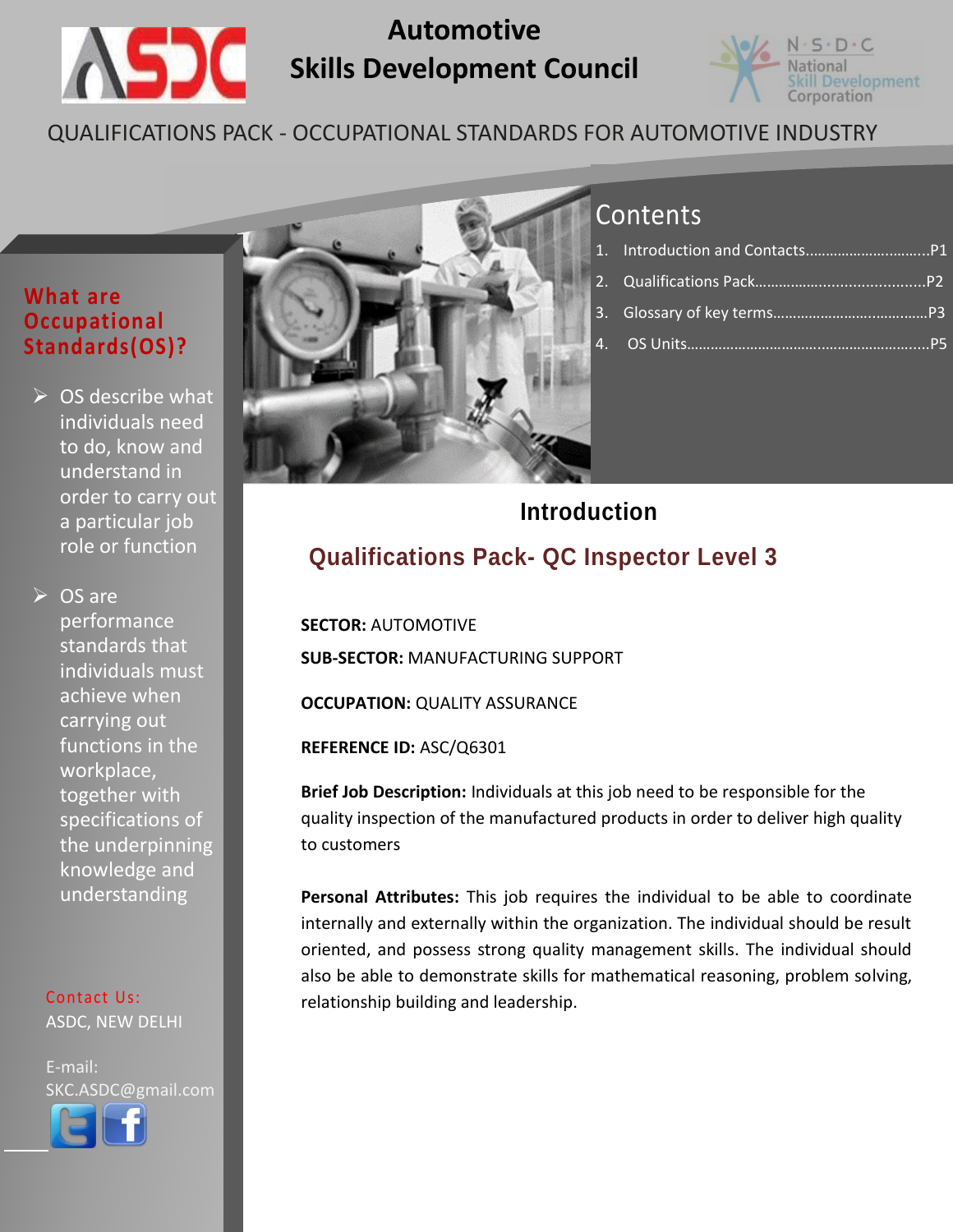



Job Details Job Details

<span id="page-1-0"></span>

| <b>Qualifications Pack Code</b>        | ASC/Q 6301                   |                         |          |
|----------------------------------------|------------------------------|-------------------------|----------|
| <b>Job Role</b>                        | <b>QC Inspector-L3</b>       |                         |          |
| Credits(NVEQF/NVQF/NSQF)<br>[OPTIONAL] | <b>TBD</b>                   | Version number          | 1.0      |
| <b>Sector</b>                          | <b>Automotive</b>            | <b>Drafted on</b>       | 13/08/13 |
| <b>Sub-sector</b>                      | <b>Manufacturing Support</b> | Last reviewed on        | 27/08/13 |
| <b>Occupation</b>                      | <b>Quality Assurance</b>     | <b>Next review date</b> | 30/07/15 |

| <b>Job Role</b>                                                   | QC Inspector- L3                                                                                                                                                                                                                                            |  |
|-------------------------------------------------------------------|-------------------------------------------------------------------------------------------------------------------------------------------------------------------------------------------------------------------------------------------------------------|--|
| <b>Role Description</b>                                           | inspecting the manufactured products as per the quality<br>standards                                                                                                                                                                                        |  |
| <b>NVEQF/NVQF level</b>                                           | $\overline{3}$                                                                                                                                                                                                                                              |  |
| <b>Minimum Educational Qualifications*</b>                        | ITI in Mechanical/Electrical/Electronics Engineering (Product                                                                                                                                                                                               |  |
|                                                                   | content based)                                                                                                                                                                                                                                              |  |
| <b>Maximum Educational Qualifications*</b>                        | Not Applicable                                                                                                                                                                                                                                              |  |
| <b>Training</b><br>(Suggested but not mandatory)                  | Compulsory: APQP/CP, pre-delivery inspection<br>$\bullet$<br>techniques, handling Basic inspection equipment,<br>Introduction to MSA / SPC, PFMEA etc.<br>Voluntary: 7 QC tools, , problem solving techniques,<br>Decision making hierarchy in organization |  |
| <b>Experience</b>                                                 | minimum 1-3 years in Quality/ Manufacturing<br>$\bullet$<br>department                                                                                                                                                                                      |  |
| <b>Applicable National Occupational</b><br><b>Standards (NOS)</b> | Compulsory:<br>ASC/N6301.<br>Inspect and maintain the product quality<br>ASC/N0006.<br>Maintaining a safe, clean and secure working<br>environment<br><b>Optional:</b><br>N.A.                                                                              |  |
| <b>Performance Criteria</b>                                       | As described in the relevant OS units                                                                                                                                                                                                                       |  |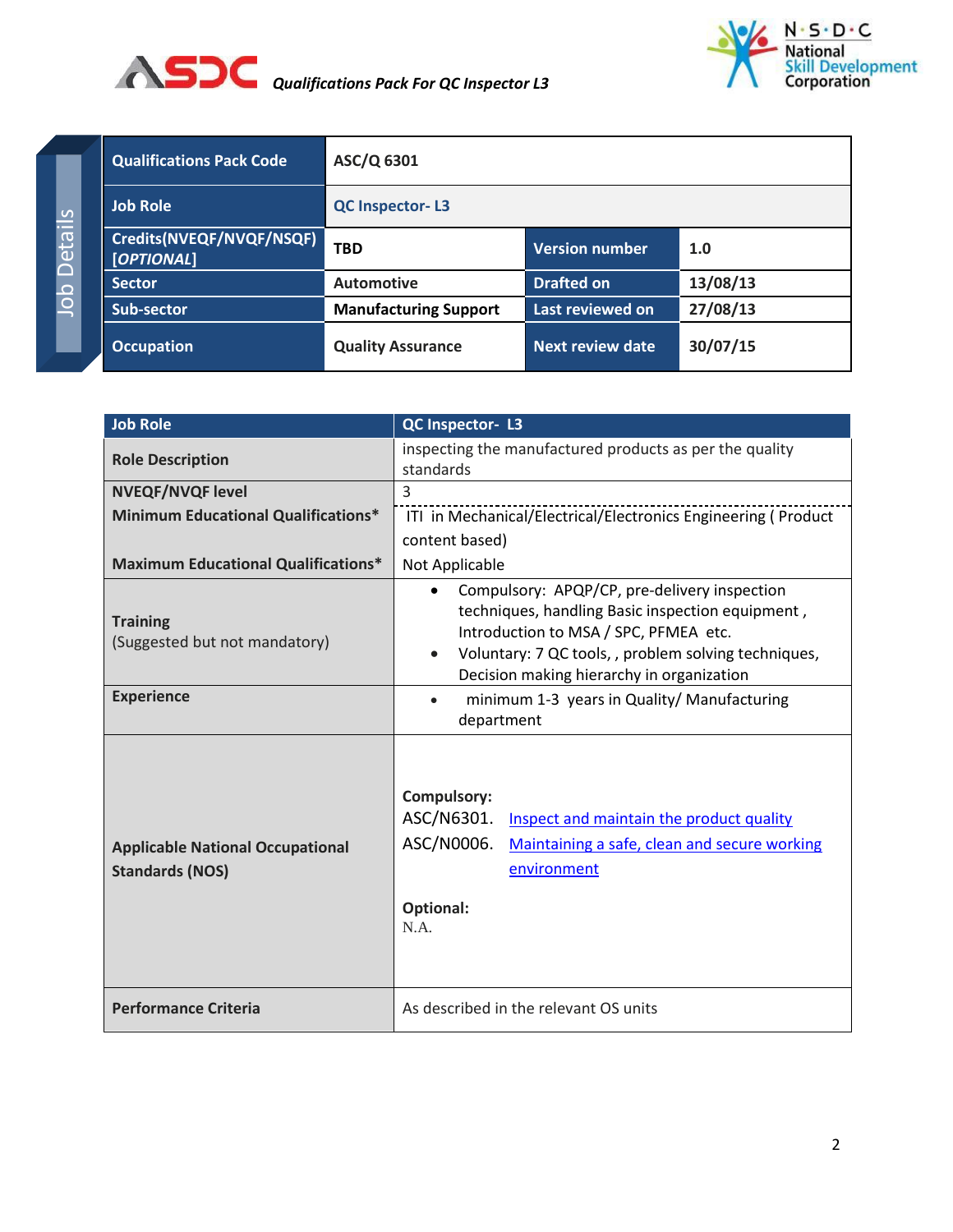



<span id="page-2-0"></span>

| <b>Keywords / Terms</b>         | <b>Description</b>                                                                                     |
|---------------------------------|--------------------------------------------------------------------------------------------------------|
| Sector                          | Sector is a conglomeration of different business operations having similar                             |
|                                 | business and interests. It may also be defined as a distinct subset of the                             |
|                                 | economy whose components share similar characteristics and interests.                                  |
| Sub-sector                      | Sub-sector is derived from a further breakdown based on the                                            |
|                                 | characteristics and interests of its components.                                                       |
| Occupation                      | Occupation is a set of job roles, which perform similar/ related set of                                |
|                                 | functions in an industry.                                                                              |
| Function                        | Function is an activity necessary for achieving the key purpose of the                                 |
|                                 | sector, occupation, or an area of work, which can be carried out by a                                  |
|                                 | person or a group of persons. Functions are identified through functional                              |
| Sub-function                    | analysis and form the basis of OS.                                                                     |
|                                 | Sub-functions are sub-activities essential to fulfill the achieving the<br>objectives of the function. |
| Job role                        | Job role defines a unique set of functions that together form a unique                                 |
|                                 | employment opportunity in an organisation.                                                             |
| <b>Occupational Standards</b>   | OS specify the standards of performance an individual must achieve                                     |
| (OS)                            | when carrying out a function in the workplace, together with the                                       |
|                                 | knowledge and understanding they need to meet that standard                                            |
|                                 | consistently. Occupational Standards are applicable both in the Indian                                 |
|                                 | and global contexts.                                                                                   |
| Performance Criteria            | Performance criteria are statements that together specify the standard of                              |
|                                 | performance required when carrying out a task.                                                         |
| <b>National Occupational</b>    | NOS are occupational standards which apply uniquely in the Indian                                      |
| Standards (OS)                  | context.                                                                                               |
| <b>Qualifications Pack (QP)</b> | QP comprises the set of OS, together with the educational, training and                                |
|                                 | other criteria required to perform a job role. A QP is assigned a unique                               |
|                                 | qualifications pack code.                                                                              |
| Unit Code                       | Unit code is a unique identifier for an Occupational Standard, which is                                |
|                                 | denoted by an 'N'                                                                                      |
| Unit Title                      | Unit title gives a clear overall statement about what the incumbent<br>should be able to do.           |
| Description                     | Description gives a short summary of the unit content. This would be                                   |
|                                 | helpful to anyone searching on a database to verify that this is the                                   |
|                                 | appropriate OS they are looking for.                                                                   |
| Scope                           | Scope is a set of statements specifying the range of variables that an                                 |
|                                 | individual may have to deal with in carrying out the function which have                               |
|                                 | a critical impact on quality of performance required.                                                  |
| Knowledge and                   | Knowledge and understanding are statements which together specify the                                  |
| Understanding                   | technical, generic, professional and organisational specific knowledge                                 |
|                                 | that an individual needs in order to perform to the required standard.                                 |
| <b>Organisational Context</b>   | Organisational context includes the way the organisation is structured                                 |
|                                 | and how it operates, including the extent of operative knowledge                                       |
|                                 | managers have of their relevant areas of responsibility.                                               |
| <b>Technical Knowledge</b>      | Technical knowledge is the specific knowledge needed to accomplish                                     |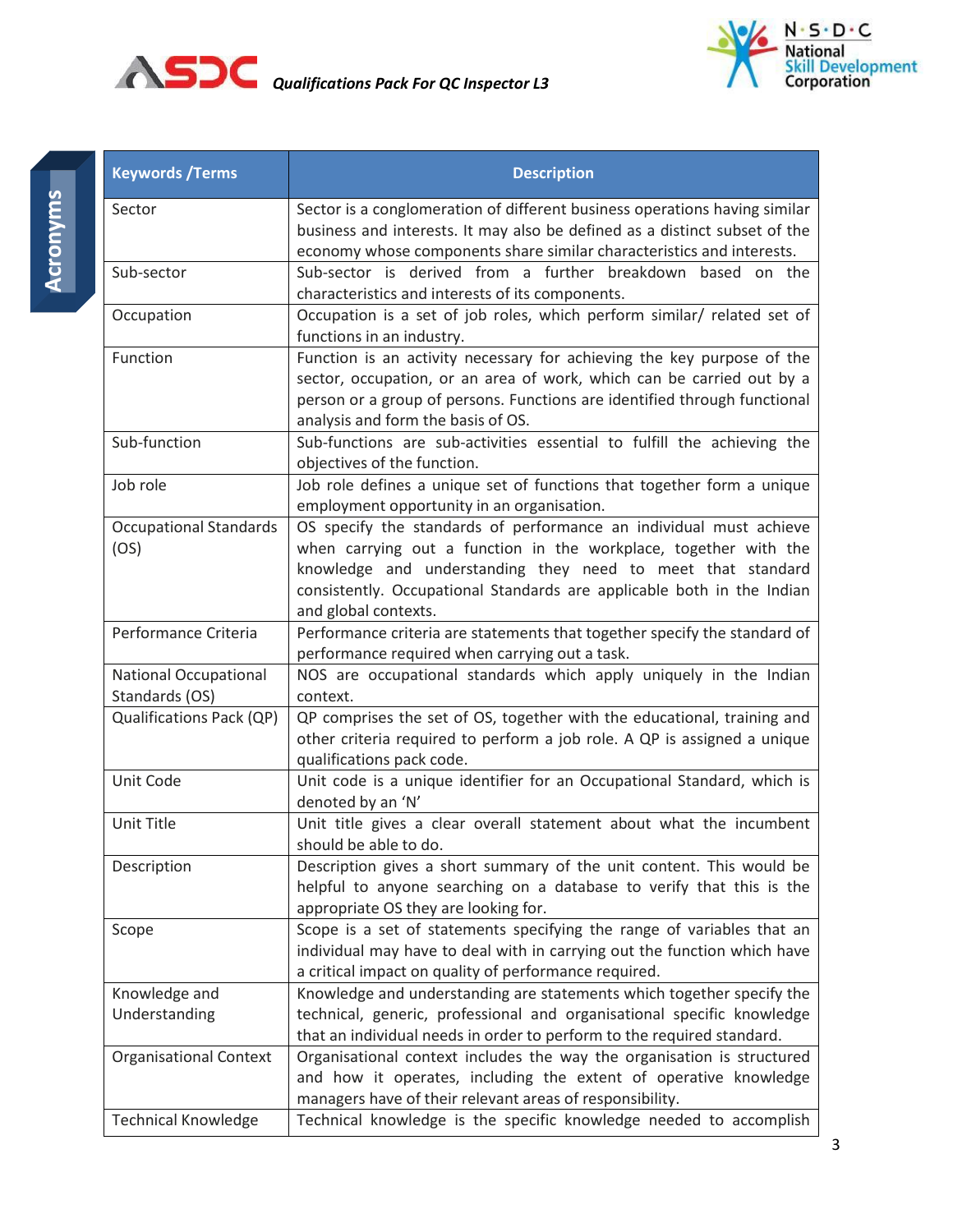



|                                       | specific designated responsibilities.                                                                                                                                                                                                                                                                                                                                         |
|---------------------------------------|-------------------------------------------------------------------------------------------------------------------------------------------------------------------------------------------------------------------------------------------------------------------------------------------------------------------------------------------------------------------------------|
| Core Skills/ Generic<br><b>Skills</b> | Core skills or generic skills are a group of skills that are the key to learning<br>and working in today's world. These skills are typically needed in any<br>work environment in today's world. These skills are typically needed in<br>any work environment. In the context of the OS, these include<br>communication related skills that are applicable to most job roles. |
| <b>Keywords / Terms</b>               | <b>Description</b>                                                                                                                                                                                                                                                                                                                                                            |
| <b>NOS</b>                            | National Occupational Standard(s)                                                                                                                                                                                                                                                                                                                                             |
| <b>NVQF</b>                           | <b>National Vocational Qualifications Framework</b>                                                                                                                                                                                                                                                                                                                           |
| <b>NSQF</b>                           | <b>National Qualifications Framework</b>                                                                                                                                                                                                                                                                                                                                      |
| <b>NVEQF</b>                          | National Vocational Education Qualifications Framework                                                                                                                                                                                                                                                                                                                        |
| QP                                    | <b>Qualifications Pack</b>                                                                                                                                                                                                                                                                                                                                                    |
| SAP-ERP                               | System Application and Products- Enterprise Resource Management<br>software                                                                                                                                                                                                                                                                                                   |
| PPC                                   | <b>Production Planning and Control</b>                                                                                                                                                                                                                                                                                                                                        |
| <b>HSE</b>                            | Health, Safety and Environment                                                                                                                                                                                                                                                                                                                                                |
| PPAP                                  | <b>Production Part Approval Process</b>                                                                                                                                                                                                                                                                                                                                       |
| PO                                    | Purchase Order                                                                                                                                                                                                                                                                                                                                                                |
| <b>TS</b>                             | TS 16949 system                                                                                                                                                                                                                                                                                                                                                               |
| APQP                                  | <b>Advanced Product Quality Planning</b>                                                                                                                                                                                                                                                                                                                                      |
| <b>RCA</b>                            | <b>Root Cause Analysis</b>                                                                                                                                                                                                                                                                                                                                                    |
| QMS                                   | <b>Quality Management System</b>                                                                                                                                                                                                                                                                                                                                              |
| <b>MSA</b>                            | <b>Measurement System Analysis</b>                                                                                                                                                                                                                                                                                                                                            |
| <b>PFMEA</b>                          | Process failure Mode & Effects analysis                                                                                                                                                                                                                                                                                                                                       |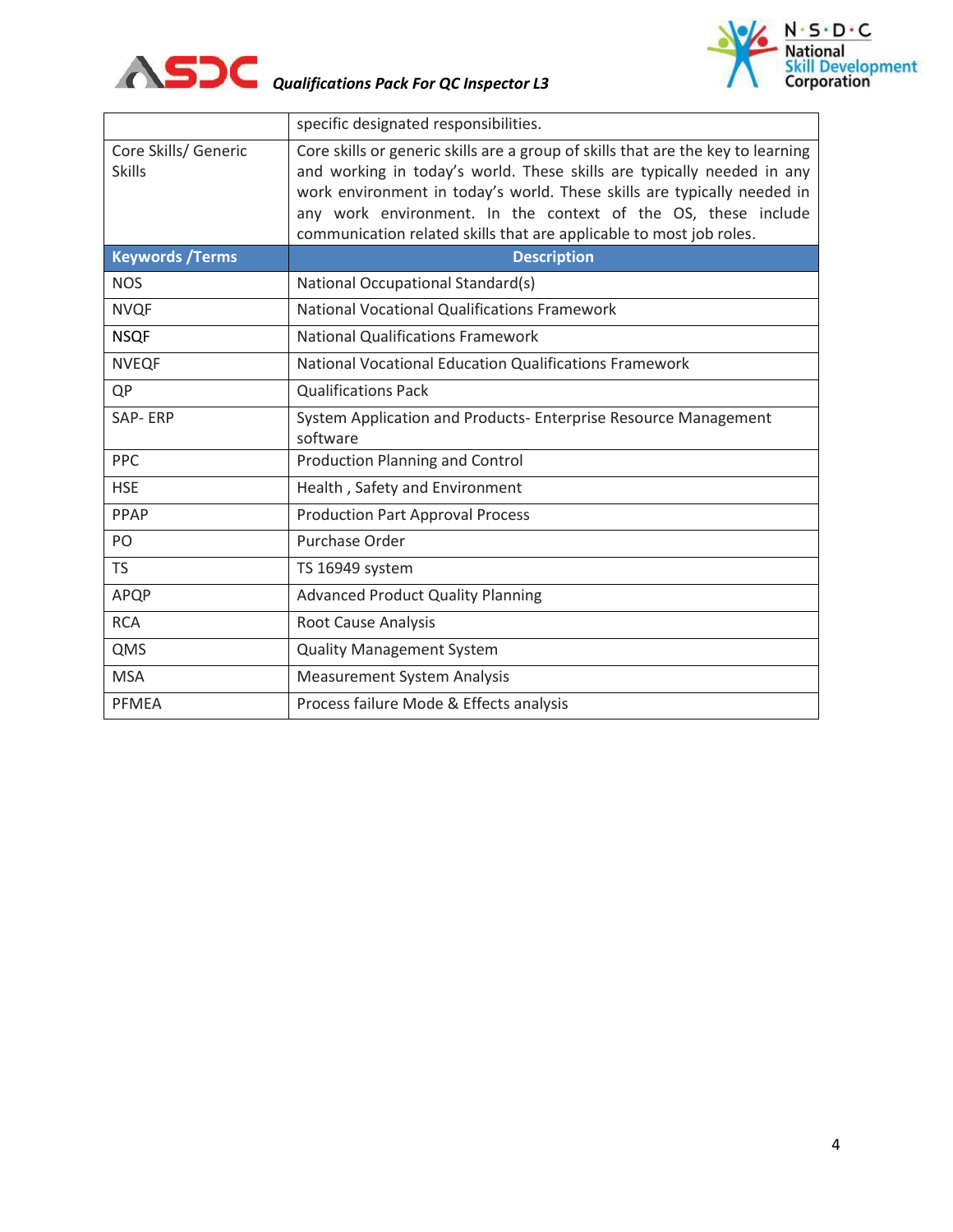





# **National Occupational Standards**

---------------------------------------------------------------------------------------------------------------------------------------



## **Overview**

**This unit is about inspection and maintenance of the quality standards for the products at various stages of Product Life**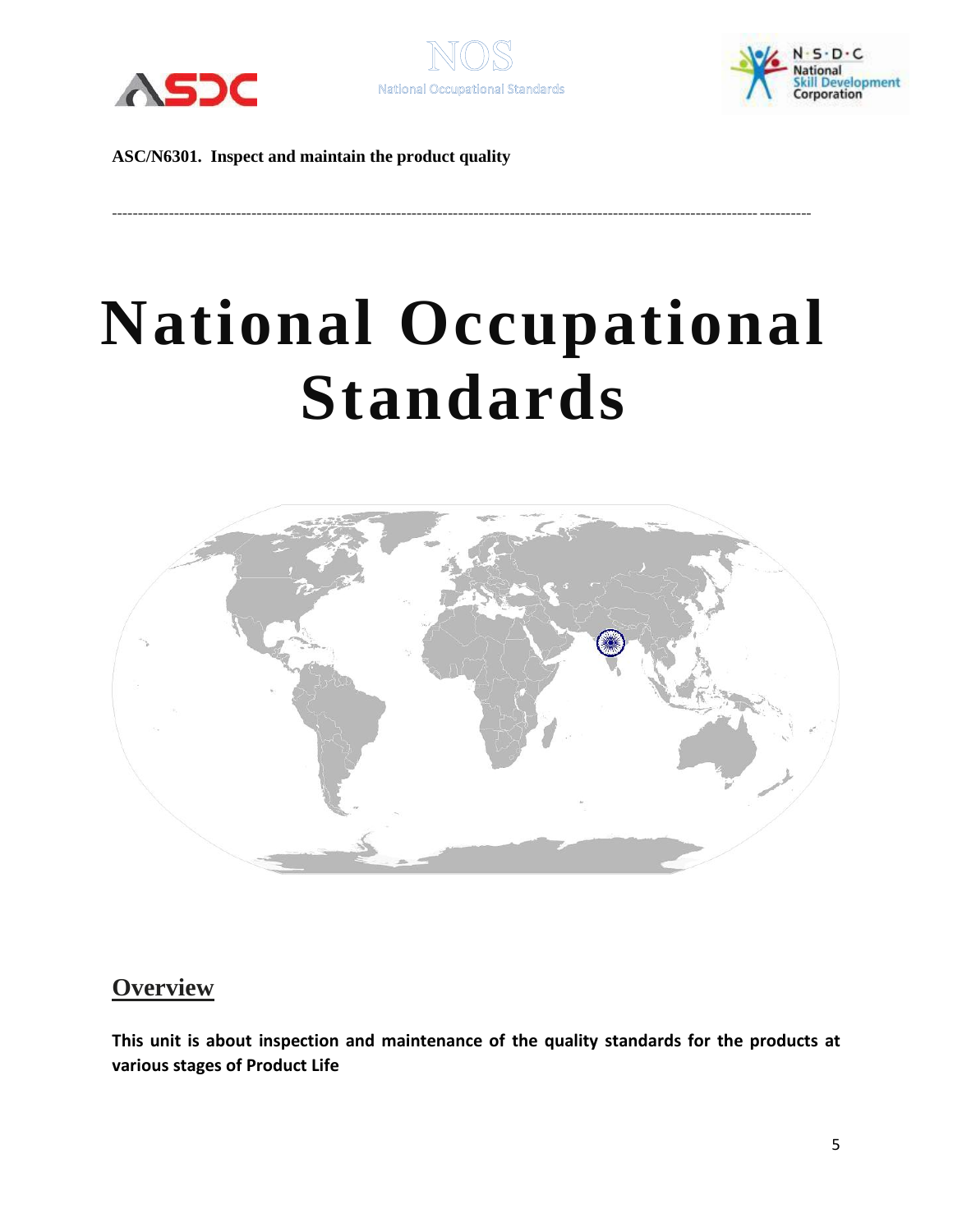



|                         | <b>Unit Code</b>           |
|-------------------------|----------------------------|
|                         | <b>Unit Title</b>          |
|                         | (Task)                     |
| U POLE DE LO POLE DE LO | <b>Description</b>         |
|                         | <b>Scope</b>               |
|                         |                            |
|                         |                            |
|                         |                            |
|                         |                            |
| Le Die Sie              | <b>Performance Criteri</b> |
|                         | <b>Element</b>             |
|                         | <b>Inspection of final</b> |
|                         | product                    |

<span id="page-5-0"></span>

| <b>Unit Code</b>                          | <b>ASC/N6301</b><br>Inspect and maintain the product quality<br>This OS unit is about the individual monitoring and maintaining the quality of the<br>products                                                                                                                                                                                                                                                                                                                                                                                                                                                                                                                                                                                                                                                                                                                                                                                                                                                                                                                                                                                                                                                                                                                                                                                                                                                                                                                                                                                                                                          |  |  |
|-------------------------------------------|---------------------------------------------------------------------------------------------------------------------------------------------------------------------------------------------------------------------------------------------------------------------------------------------------------------------------------------------------------------------------------------------------------------------------------------------------------------------------------------------------------------------------------------------------------------------------------------------------------------------------------------------------------------------------------------------------------------------------------------------------------------------------------------------------------------------------------------------------------------------------------------------------------------------------------------------------------------------------------------------------------------------------------------------------------------------------------------------------------------------------------------------------------------------------------------------------------------------------------------------------------------------------------------------------------------------------------------------------------------------------------------------------------------------------------------------------------------------------------------------------------------------------------------------------------------------------------------------------------|--|--|
| <b>Unit Title</b><br>(Task)               |                                                                                                                                                                                                                                                                                                                                                                                                                                                                                                                                                                                                                                                                                                                                                                                                                                                                                                                                                                                                                                                                                                                                                                                                                                                                                                                                                                                                                                                                                                                                                                                                         |  |  |
| <b>Description</b>                        |                                                                                                                                                                                                                                                                                                                                                                                                                                                                                                                                                                                                                                                                                                                                                                                                                                                                                                                                                                                                                                                                                                                                                                                                                                                                                                                                                                                                                                                                                                                                                                                                         |  |  |
| <b>Scope</b>                              | The unit/ task covers the following for Receipt, In Process, Final Inspection:<br>pre-delivery inspection of the product<br>dock audit / Development batch of product<br>coordinate with R&D QA for failures, CAPA & CI issues                                                                                                                                                                                                                                                                                                                                                                                                                                                                                                                                                                                                                                                                                                                                                                                                                                                                                                                                                                                                                                                                                                                                                                                                                                                                                                                                                                          |  |  |
| Performance Criteria(PC) w.r.t. the Scope |                                                                                                                                                                                                                                                                                                                                                                                                                                                                                                                                                                                                                                                                                                                                                                                                                                                                                                                                                                                                                                                                                                                                                                                                                                                                                                                                                                                                                                                                                                                                                                                                         |  |  |
| <b>Element</b>                            | <b>Performance Criteria</b>                                                                                                                                                                                                                                                                                                                                                                                                                                                                                                                                                                                                                                                                                                                                                                                                                                                                                                                                                                                                                                                                                                                                                                                                                                                                                                                                                                                                                                                                                                                                                                             |  |  |
| <b>Inspection of final</b><br>product     | To be competent, the user/individual on the job must be able to:<br>conduct the process of Inspection at the stages :<br>PC1.<br>complete dimensional /Layout Inspection at development stage &<br>later as per the periodicity such as annual for re-validation<br>in the Production phase as per the CP/ Quality plan/ sampling Plan/<br>$\bullet$<br>stage inspection plans/ First off IR<br>PC <sub>2</sub> .<br>handle Inspection equipment and Instruments such as<br>vernier, micrometers<br>٠<br>height Gauge & surface plate<br>٠<br>acceptance/ Combination Gauges<br>٠<br>simple gauges - bore, air, profile<br>for safe storage, calibration at pre-decided frequency and have an acceptable<br>level of R & R as per SOP of the organization<br>conduct a inspection of the product covering the following checkpoints:<br>PC <sub>3</sub> .<br>visual Inspection of the part for scratches, dents, damages, packing<br>$\bullet$<br>as per the norms etc.<br>special inspection co-ordinated with other agencies e.g. Lab<br>:Material, Lab: Standards Room, assembly / performance trials etc.<br>identification sticker/number/label placed on the product<br>٠<br>functioning of the product and its components<br>٠<br>documentation pertaining to the Quality<br>coordinate with the respective process owners / seniors in QA and<br>PC4.<br>implement CAPA for discrepancies in the parameters identified in the report<br>on immediate basis<br>participate in checking the effectiveness of implementation and repeat the<br>PC5.<br>process till the discrepancies are resolved |  |  |
|                                           | document the observations of the inspection and maintain records of<br>PC6.                                                                                                                                                                                                                                                                                                                                                                                                                                                                                                                                                                                                                                                                                                                                                                                                                                                                                                                                                                                                                                                                                                                                                                                                                                                                                                                                                                                                                                                                                                                             |  |  |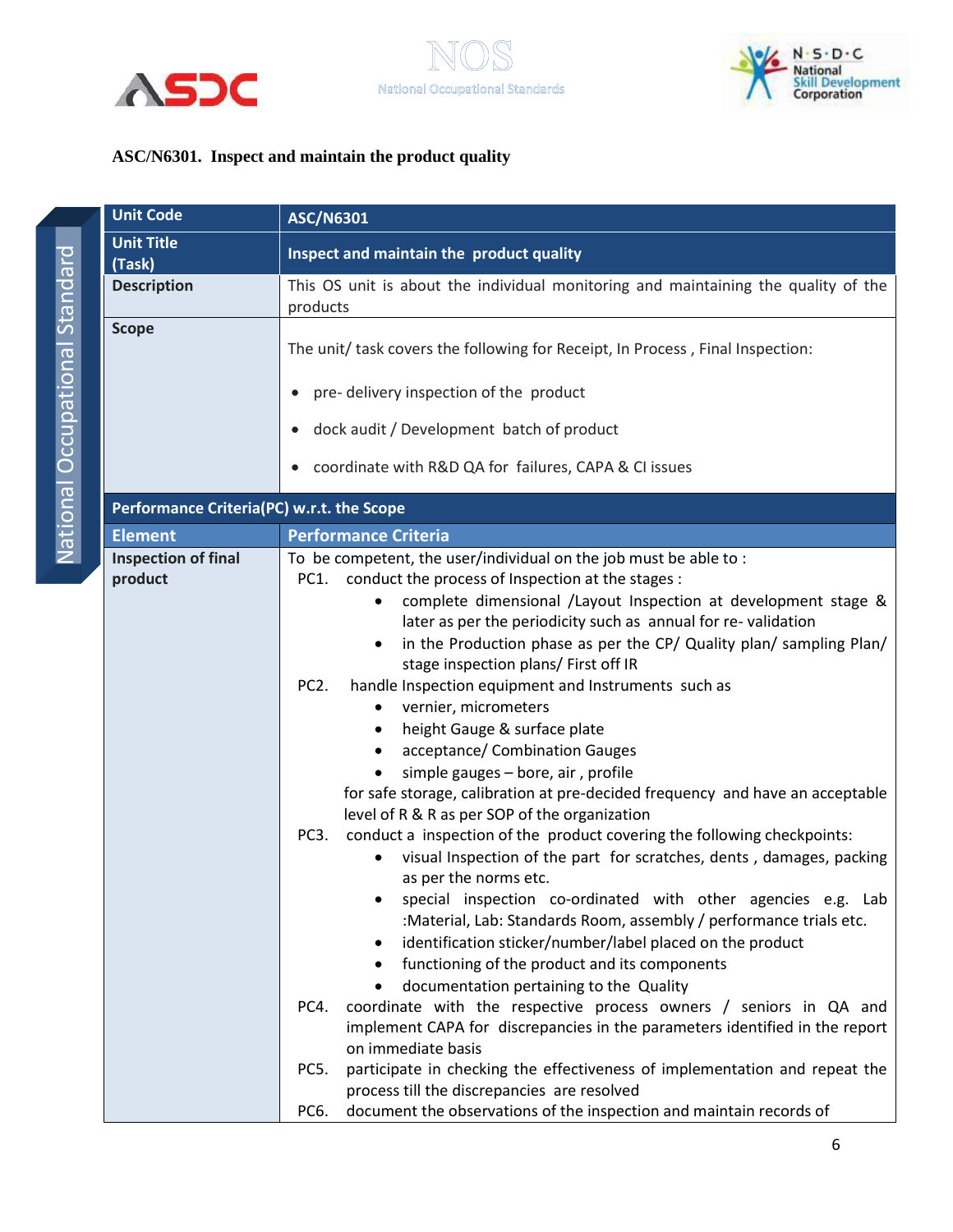



|                                        | IR, ERP-System record and special process capability index calculation/<br>PC7.     |
|----------------------------------------|-------------------------------------------------------------------------------------|
|                                        | charting as per the SOP raise a scrap note and dispose off the scrapped             |
|                                        | product in the scrap yard as per the defined procedure maintaining the HSE          |
|                                        | compliance                                                                          |
|                                        | As is the case i.e. New product/process development / Production phase, the<br>PC8. |
|                                        | reports and Part Submission Warrant, PPAP are to be prepared.                       |
|                                        | PC9.<br>based on the implementation of information flow system in organization like |
|                                        | ERP/SAP, upload the reports                                                         |
| Dock audit of the                      | To be competent, the user/individual on the job must be able to:                    |
| sample batch                           | PC10. conduct a dock audit of a sample batch from the production lot of the ready   |
|                                        | to dispatch final products covering the following checkpoints :                     |
|                                        | product in good shape with no visible damage                                        |
|                                        | presence of sharp edges in the product<br>$\bullet$                                 |
|                                        | wear and tear of the product<br>$\bullet$                                           |
|                                        | presence of any physical defects<br>$\bullet$                                       |
|                                        | packaging of product according to customer specification<br>$\bullet$               |
|                                        | packaging boxes as per the requirement for preservation                             |
|                                        | customer PO Number on the shipping labels                                           |
|                                        | boxes labeled correctly with packer name<br>٠                                       |
|                                        | count on the Bill of Lading match the count on the pallet                           |
|                                        | boxes stacked neatly in case of pallet arrangement                                  |
|                                        | damages of the pallet like nails sticking out, broken boards, etc.                  |
|                                        | PC11. coordinate with the respective process owners/Stores and implement CAPA       |
|                                        | for discrepancies identified in the dock audit on immediate basis                   |
|                                        | PC12. review the effectiveness of implementation and repeat the process till the    |
|                                        | discrepancies are resolved                                                          |
|                                        | PC13. document the observations of dock audit and maintain records                  |
|                                        | PC14. based on the implementation of information flow system in organization like   |
| <b>Coordination with</b>               | ERP/SAP, upload the reports                                                         |
| R&D / Quality                          | To be competent, the user/individual on the job must be able to:                    |
| Manager CAPA, CI                       | PC15. work as a CFT member of the team formed for solving a problem pertaining      |
|                                        | to the products handled . Collect data regarding the problem as decided in the      |
|                                        | team discussions                                                                    |
|                                        | PC16. participate for preparation of Fault tree, conducting simulation and          |
|                                        | implementation of actions                                                           |
|                                        | PC17. participate for updating relevant documentation                               |
|                                        | PC18 assist the NPD department in efficient development of the new product by       |
|                                        | sharing all the problems related to QCD observed in the existing products           |
| <b>Knowledge and Understanding (K)</b> |                                                                                     |
| A. Organizational                      | The user/individual on the job needs to know and understand:                        |
| <b>Context</b>                         | product portfolio of organization<br>KA1.                                           |
|                                        | the manufacturing processes of organization<br>KA2.                                 |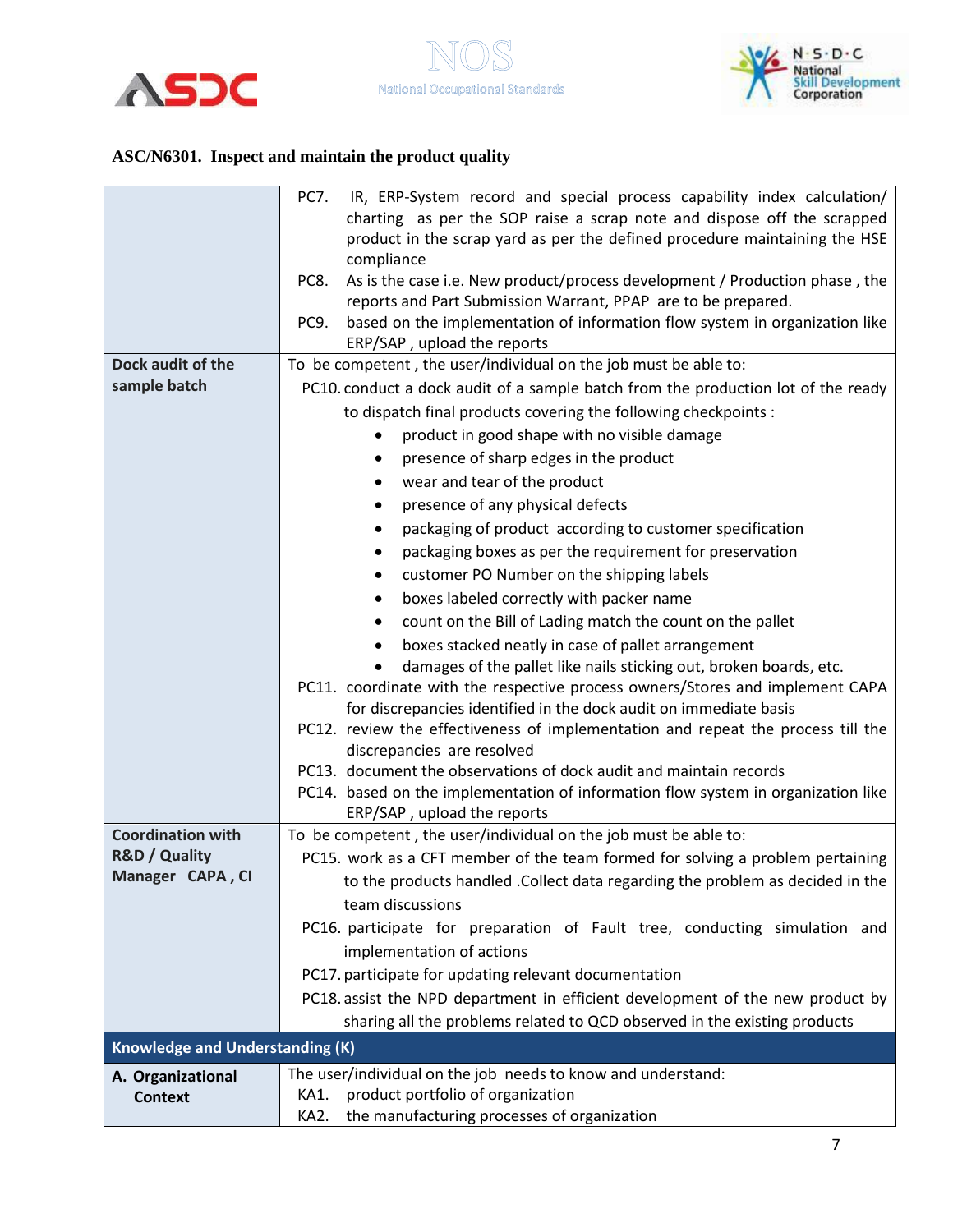





| (Knowledge of the                                           | material classification criteria followed by organization<br>KA3.                   |  |  |
|-------------------------------------------------------------|-------------------------------------------------------------------------------------|--|--|
| company/                                                    | policies and procedures for storage and preservation of materials<br>KA4.           |  |  |
| organization and                                            | <b>KA5.</b><br>policies, compliances and systems followed for HSE                   |  |  |
|                                                             | TS-16949/any other QMS system guidelines followed in the organization<br>KA6.       |  |  |
| its processes)                                              | KA7.<br>New Process/Product development protocol and methodology                    |  |  |
| <b>B. Technical</b>                                         | The individual on the job needs to have elementary knowledge of the following so as |  |  |
| Knowledge                                                   | to interpret the Quality Requirements :                                             |  |  |
|                                                             | manufacturing process being followed for each product<br>KB1.                       |  |  |
|                                                             | KB2.<br>inspection checkpoints NPD, Production, Dock Audit etc.                     |  |  |
|                                                             | APQP procedures<br>KB3.                                                             |  |  |
|                                                             | problem solving & analysis tools like 8Ds, five why analysis etc.<br>KB4.           |  |  |
|                                                             | KB5.<br>RCA analysis techniques                                                     |  |  |
|                                                             | requirements for PPAP-PFMEA,CP<br><b>KB6.</b>                                       |  |  |
|                                                             | KB7.<br>requirements for TS-16949/QMS system followed                               |  |  |
|                                                             | KB8.<br>rejection / Inspection reports                                              |  |  |
|                                                             | testing equipments operational knowledge<br>KB9.                                    |  |  |
|                                                             | KB10. resource & information systems like SAP, ERP etc.                             |  |  |
| <b>Skills (S) [Optional]</b>                                |                                                                                     |  |  |
| A. Core Skills/                                             | <b>Reading and Writing skills</b>                                                   |  |  |
| <b>Generic Skills</b>                                       | The user/ individual on the job needs to know and understand how to:                |  |  |
|                                                             | document the observations in the inspection format using precise terms for<br>SA1.  |  |  |
|                                                             | description of the defects, phenomenon etc.                                         |  |  |
|                                                             | understand the contents mentioned on the identification sticker<br>SA2.             |  |  |
|                                                             | prepare reports/excel sheet/MIS for review of quality manager and senior<br>SA3.    |  |  |
|                                                             | management                                                                          |  |  |
|                                                             | <b>Communication skills</b>                                                         |  |  |
|                                                             | The user/ individual on the job needs to know and understand how to communicate     |  |  |
|                                                             | with:                                                                               |  |  |
|                                                             | SA4. the concerned departments for failures/any issues                              |  |  |
|                                                             | NPD department for new product development<br>SA5.                                  |  |  |
|                                                             | concerned departments for dock audit and resolution of the discrepancies<br>SA6.    |  |  |
|                                                             | observed                                                                            |  |  |
|                                                             | senior management for updating the progress and seeking their support<br>SA7.       |  |  |
|                                                             | team members for reviewing the progress of day to day activities<br>SA8.            |  |  |
|                                                             | <b>Teamwork and multitasking</b>                                                    |  |  |
|                                                             | The user/ individual on the job needs to know and understand how to:                |  |  |
|                                                             | SA9. work as an effective team members ensuring smooth execution of the             |  |  |
| inspection of the product in an efficient and timely manner |                                                                                     |  |  |
|                                                             | SA10. coordinate with various departments like NPDCFT, Marketing, R&D etc.          |  |  |
| based on the requirement                                    |                                                                                     |  |  |
|                                                             | SA11. share operation knowledge with colleagues                                     |  |  |
| <b>B.</b> Professional Skills                               | <b>Critical thinking</b>                                                            |  |  |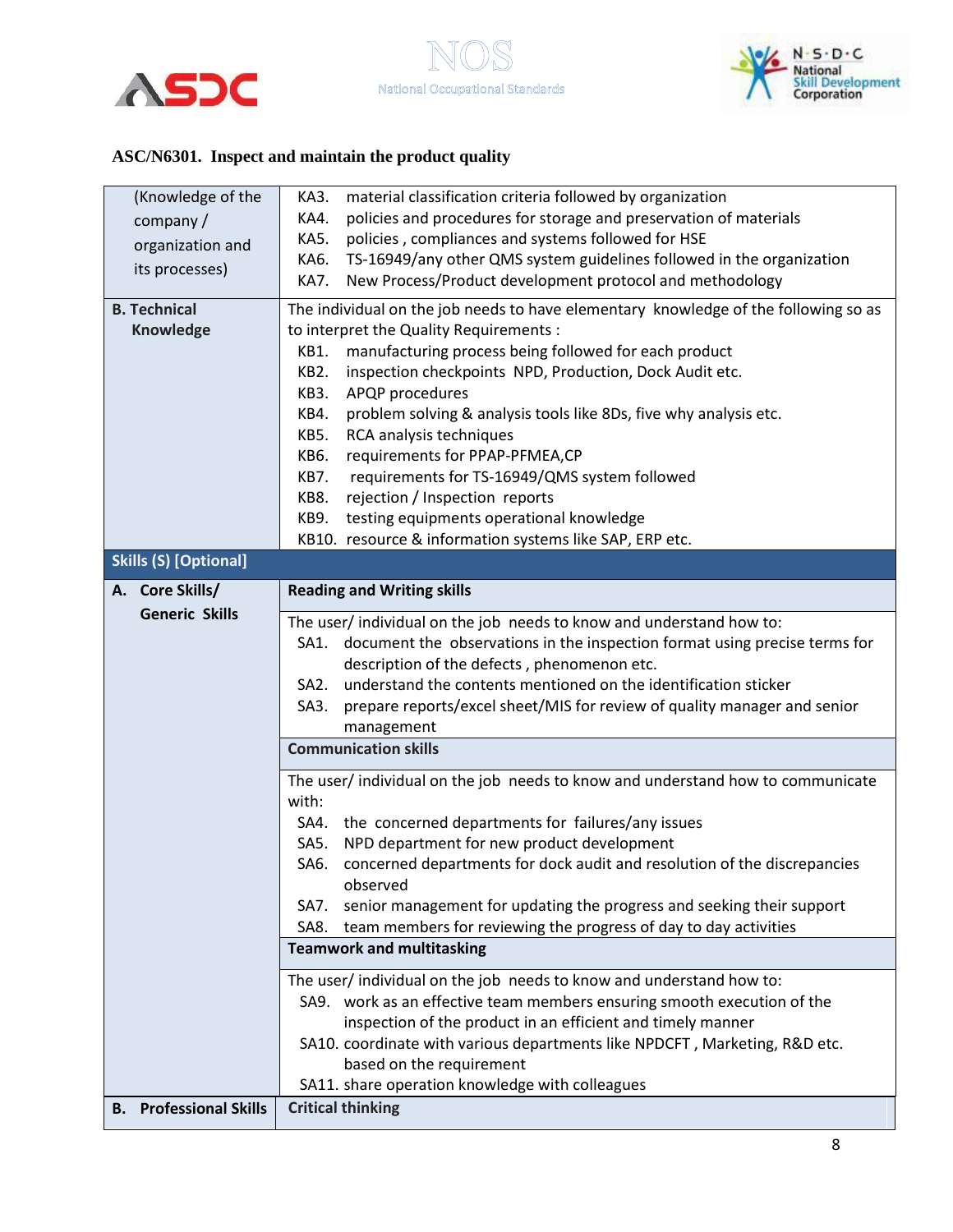



| The user/ individual on the job needs to know and understand how to:<br>SB1. coordinate with the process owners and devise countermeasures for effective<br>handling of the non-conformities observed in IR and dock audit |
|----------------------------------------------------------------------------------------------------------------------------------------------------------------------------------------------------------------------------|
| SB2. understand and analyze the inspection report for providing inputs to NPD<br>department for new product development                                                                                                    |
| SB3. interpret the customer (Internal / external) feedback and translate it into the<br>development of the new product in coordination with NPD department                                                                 |
| SB4. identify problems (technical and non-technical), disruptions and delays                                                                                                                                               |
| <b>Problem Solving</b>                                                                                                                                                                                                     |
| The user/individual on the job needs to know and understand how to:                                                                                                                                                        |
| SB5. think through and devise the countermeasure for resolution for any quality<br>related issue observed                                                                                                                  |
| SB6. work on actions to be taken on immediate basis in case of frequent rejections                                                                                                                                         |
| SB7. devise and implement interim/permanent countermeasures for the non-                                                                                                                                                   |
| conformities observed in the field failures/warranty issues using analysis tools<br>like 4Ds, 8Ds etc.                                                                                                                     |
| <b>Reflective thinking</b>                                                                                                                                                                                                 |
| The user/individual on the job needs to know how to:                                                                                                                                                                       |
| SB8. analyze the interim countermeasures taken for the resolution of non-                                                                                                                                                  |
| conformities observed in the product inspection and dock audit to accordingly                                                                                                                                              |
| devise the permanent countermeasures for prevention from re-occurrence                                                                                                                                                     |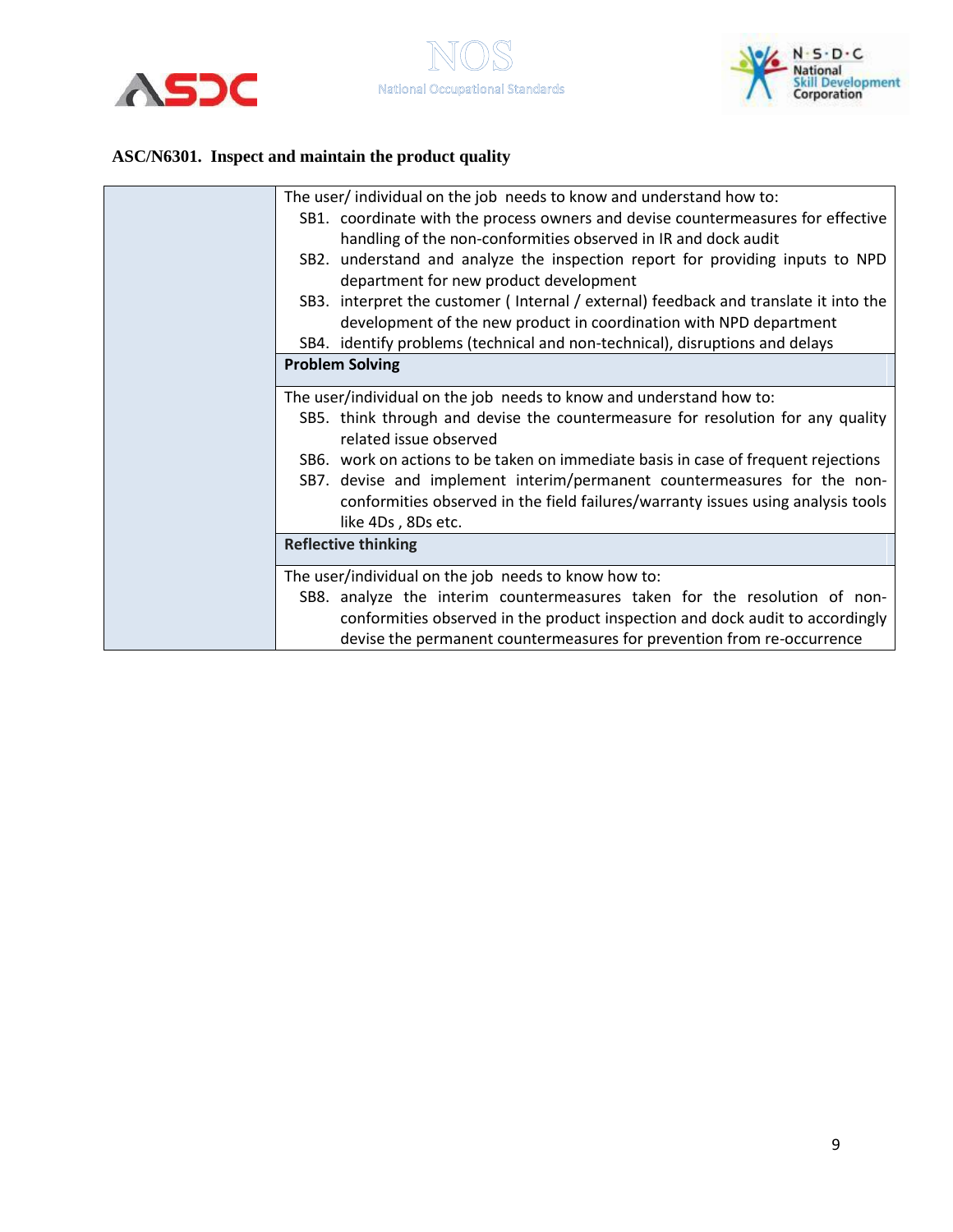





## **NOS Version Control**

| <b>NOS Code</b>                        | ASC/N6301                    |                         |          |
|----------------------------------------|------------------------------|-------------------------|----------|
| Credits(NVEQF/NVQF/NSQF)<br>[OPTIONAL] | <b>TBD</b>                   | <b>Version number</b>   | 1.0      |
| <b>Industry</b>                        | <b>Automotive</b>            | <b>Drafted on</b>       | 13/08/13 |
| Industry Sub-sector                    | <b>Manufacturing Support</b> | Last reviewed on        | 27/08/13 |
| <b>Occupation</b>                      | <b>Quality Assurance</b>     | <b>Next review date</b> | 30/07/15 |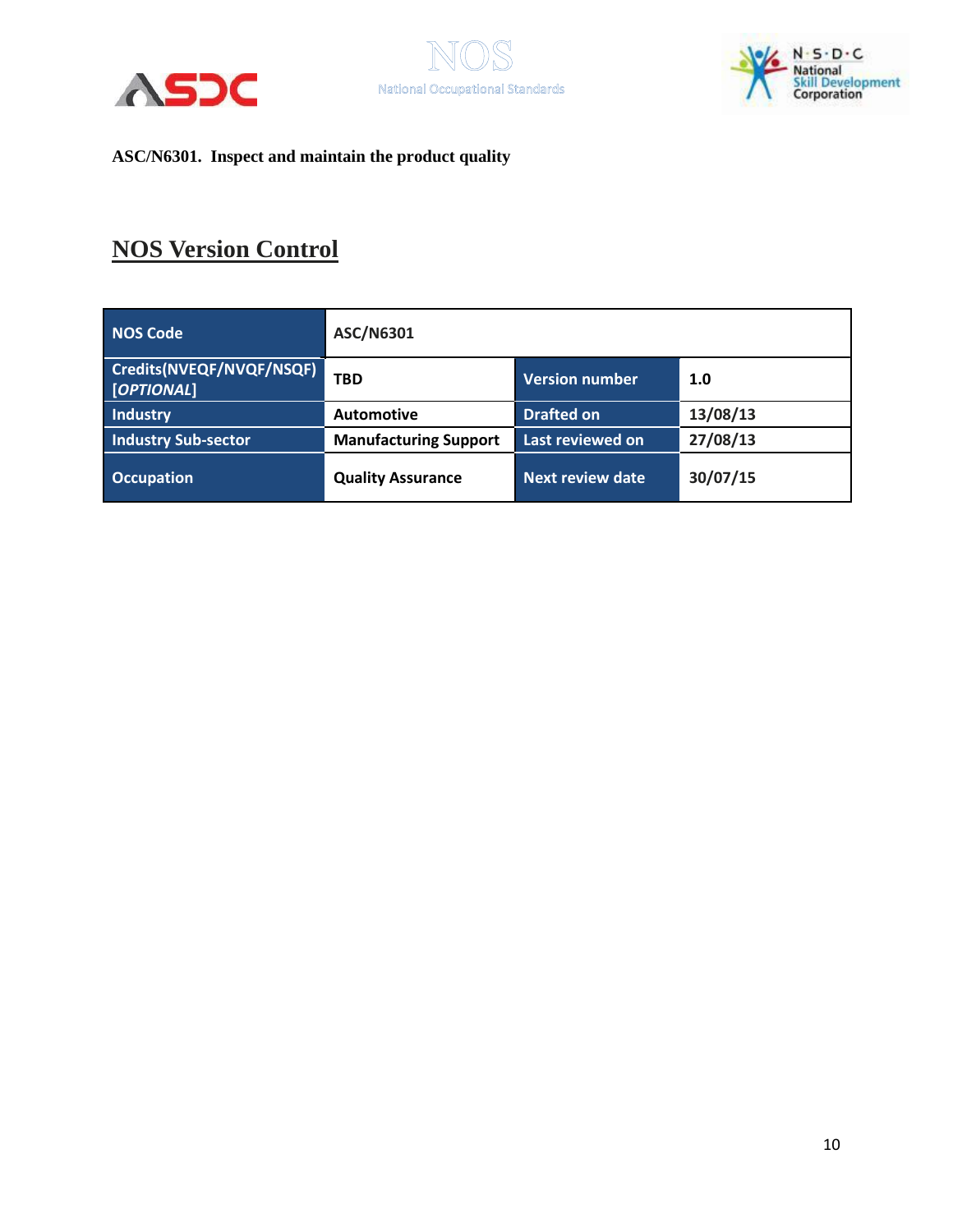



\_\_\_\_\_\_\_\_\_\_\_\_\_\_\_\_\_\_\_\_\_\_\_\_\_\_\_\_\_\_\_\_\_\_\_\_\_\_\_\_\_\_\_\_\_\_\_\_\_\_\_\_\_\_\_\_\_\_\_\_\_\_\_\_\_\_\_\_\_\_\_\_\_\_\_\_\_\_\_\_\_\_\_\_\_\_\_\_\_\_\_\_\_



**ASC/N0006 Maintain a safe, clean and secure working environment**

# **National Occupational Standards**



#### **Overview**

**This unit is about establishing a Safe, Healthy and Environment friendly workplace at the organization and supplier's shop floor**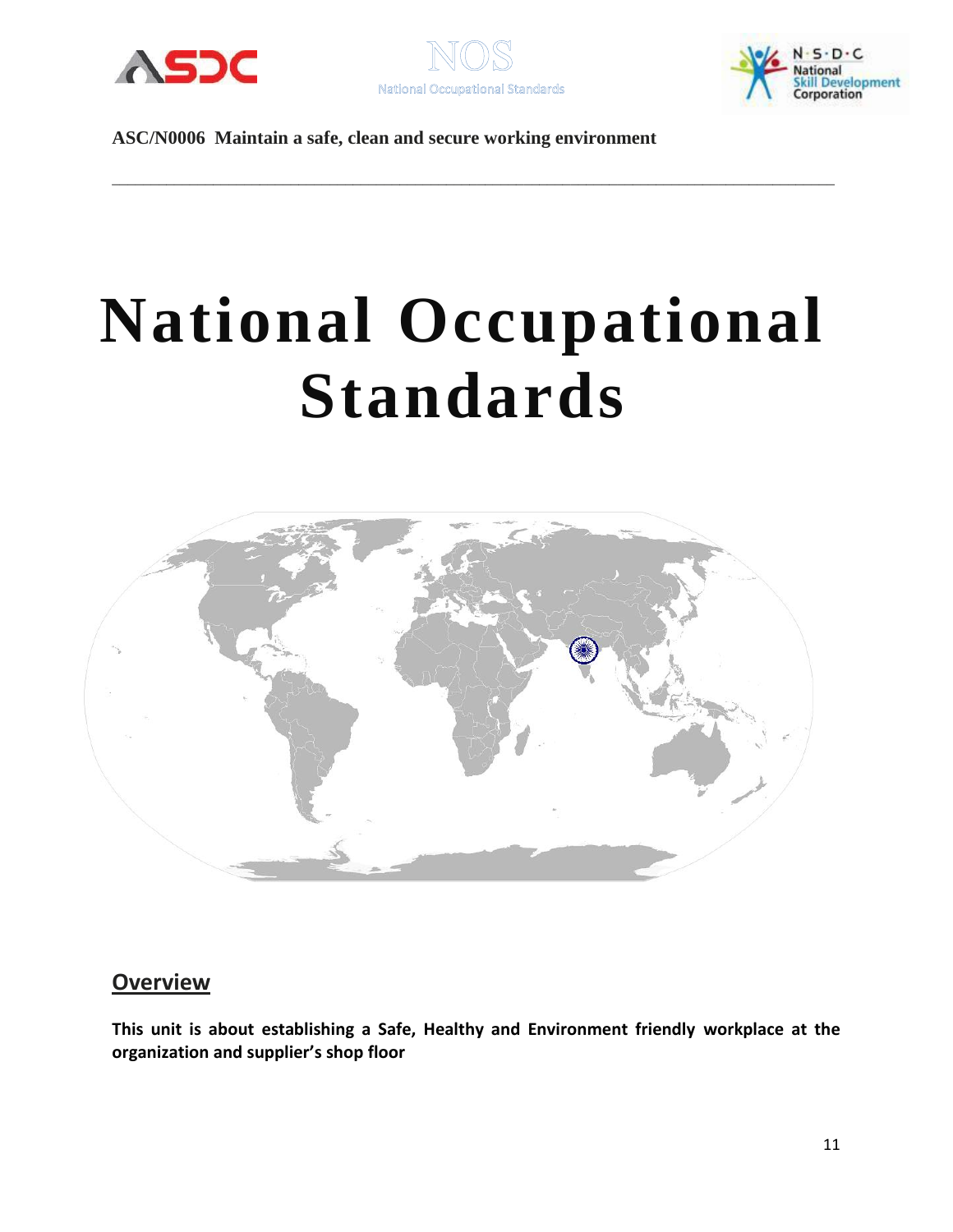

National Occupational Standard

**National Occupational Standard** 





#### **ASC/N0006 Maintain a safe, clean and secure working environment**

<span id="page-11-0"></span>

| <b>Unit Code</b>                                    | <b>ASC/N0006</b>                                                                                                                                                                                                                                           |  |
|-----------------------------------------------------|------------------------------------------------------------------------------------------------------------------------------------------------------------------------------------------------------------------------------------------------------------|--|
| <b>Unit Title</b>                                   | Maintain a healthy, safe and secure working environment                                                                                                                                                                                                    |  |
| (Task)                                              |                                                                                                                                                                                                                                                            |  |
| <b>Description</b>                                  | This OS unit is about creating a Safe and Healthy work place, adhering to<br>the safety guidelines in the working area of the organization and vendor's<br>shop floor, following practices which are not impacting the environment<br>in a negative manner |  |
| <b>Scope</b>                                        | This unit/task covers the following:                                                                                                                                                                                                                       |  |
|                                                     | identification and reporting of risks                                                                                                                                                                                                                      |  |
|                                                     | sustain a safe, clean and secure working environment                                                                                                                                                                                                       |  |
| Performance Criteria (PC) w.r.t. the Scope          |                                                                                                                                                                                                                                                            |  |
| <b>Element</b>                                      | <b>Performance Criteria</b>                                                                                                                                                                                                                                |  |
| Identify and report the risks<br>identified         | To be competent, the user/individual on the job must be able to:                                                                                                                                                                                           |  |
|                                                     | identify activities which can cause potential injury through sharp<br>PC1.<br>objects, burns, fall, electricity, gas leakages, radiation, poisonous<br>fumes, chemicals , loud noise                                                                       |  |
|                                                     | inform the concerned authorities about the potential risks<br>PC <sub>2</sub> .<br>identified in the processes, workplace area/ layout, materials<br>used etc                                                                                              |  |
|                                                     | inform the concerned authorities about damages which can<br>PC3.<br>potentially harm man/ machine during operations                                                                                                                                        |  |
|                                                     | create awareness amongst other by sharing information on the<br>PC4.<br>identified risks                                                                                                                                                                   |  |
| Create and sustain a Safe,<br>clean and environment | PC5.<br>follow the instructions given on the equipment manual<br>describing the operating process of the equipments                                                                                                                                        |  |
| friendly work place                                 | follow the Safety, Health and Environment related practices<br>PC6.<br>developed by the organization                                                                                                                                                       |  |
|                                                     | operate the machine using the recommended Personal<br>PC7.<br>Protective Equipments (PPE)                                                                                                                                                                  |  |
|                                                     | maintain a clean and safe working environment near the work<br>PC8.<br>place and ensure there is no spillage of chemicals, production<br>waste, oil, solvents etc                                                                                          |  |
|                                                     | maintain high standards of personal hygiene at the work place<br>PC9.                                                                                                                                                                                      |  |
|                                                     | PC10. ensure that the waste disposal takes place in the designated<br>area as per organization SOP                                                                                                                                                         |  |
|                                                     | PC11. inform appropriately the medical officer/ HR in case of self or an                                                                                                                                                                                   |  |
|                                                     | employee's illness of contagious nature so that preventive                                                                                                                                                                                                 |  |
|                                                     | actions can be planned for others                                                                                                                                                                                                                          |  |
| Knowledge and Understanding (K) w.r.t. the scope    |                                                                                                                                                                                                                                                            |  |
| <b>Element</b>                                      | <b>Knowledge and Understanding</b>                                                                                                                                                                                                                         |  |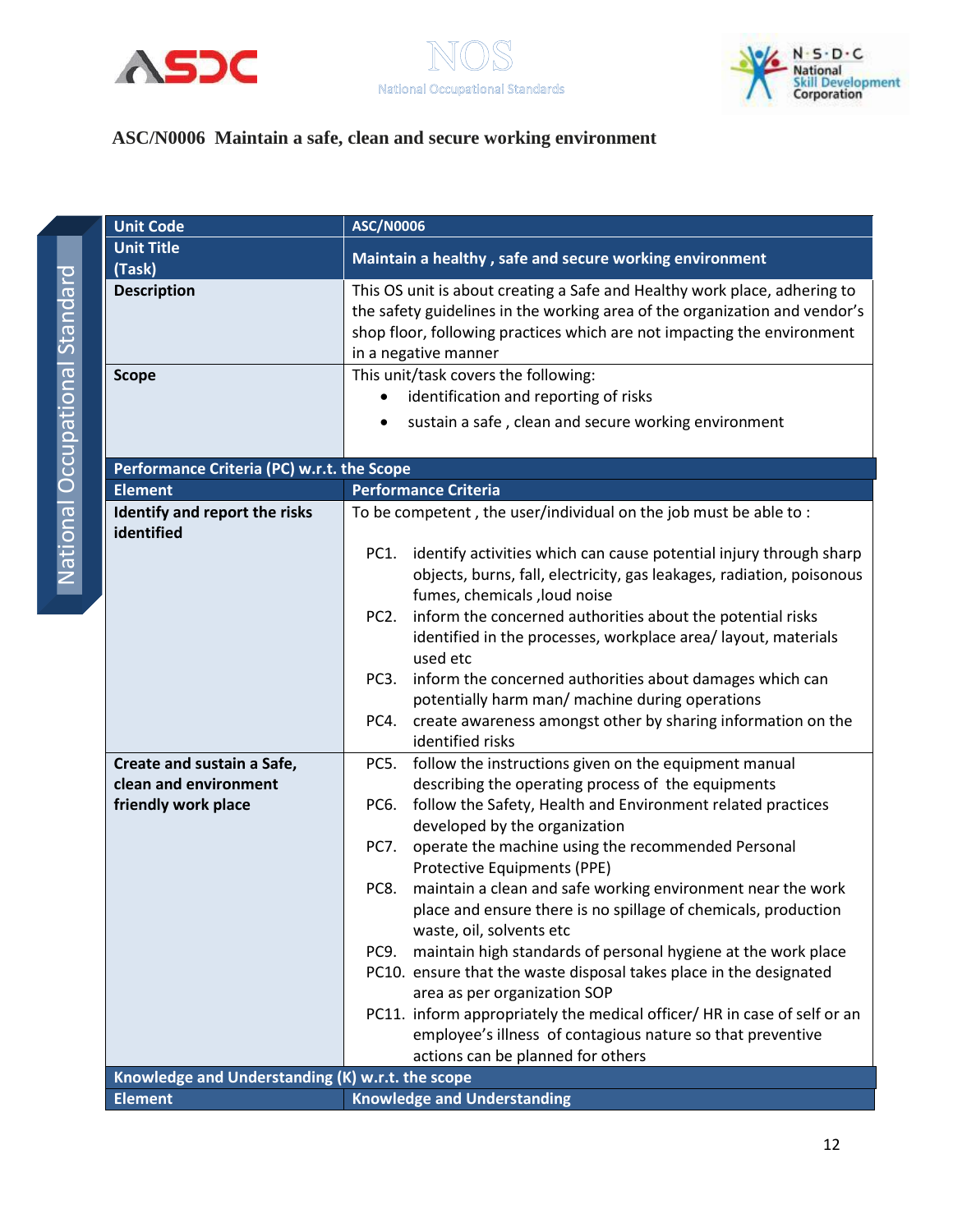





## **ASC/N0006 Maintain a safe, clean and secure working environment**

| A. Organizational                | The user/individual on the job needs to know and understand:                                                                                                                                                                                                                                                                                                                                                                                                       |  |  |
|----------------------------------|--------------------------------------------------------------------------------------------------------------------------------------------------------------------------------------------------------------------------------------------------------------------------------------------------------------------------------------------------------------------------------------------------------------------------------------------------------------------|--|--|
| <b>Context (Knowledge of the</b> | KA1. relevant standards, procedures and policies related to Health,                                                                                                                                                                                                                                                                                                                                                                                                |  |  |
| company / organization and       | Safety and Environment followed in the company                                                                                                                                                                                                                                                                                                                                                                                                                     |  |  |
| its processes)                   |                                                                                                                                                                                                                                                                                                                                                                                                                                                                    |  |  |
|                                  |                                                                                                                                                                                                                                                                                                                                                                                                                                                                    |  |  |
| A. Technical Knowledge           | The user/individual on the job needs to know and understand:<br>basic knowledge of Safety procedures(fire fighting, first aid)<br>KB1.<br>within the organization<br>basic knowledge of various types of PPEs and their usage<br>KB2.<br>basic knowledge of risks associated with each occupation in the<br>KB3.<br>organization<br>knowledge of personal hygiene and how an individual can<br>KB4.<br>contribute towards creating a highly safe and clean working |  |  |
|                                  | environment                                                                                                                                                                                                                                                                                                                                                                                                                                                        |  |  |
| Skills (S) w.r.t. the scope      |                                                                                                                                                                                                                                                                                                                                                                                                                                                                    |  |  |
| <b>Element</b>                   | <b>Skills</b>                                                                                                                                                                                                                                                                                                                                                                                                                                                      |  |  |
| A. Core Skills/ Generic Skills   | <b>Writing Skills</b>                                                                                                                                                                                                                                                                                                                                                                                                                                              |  |  |
|                                  | The user/individual on the job needs to know and understand how to:                                                                                                                                                                                                                                                                                                                                                                                                |  |  |
|                                  | SA1. write basic level notes and observations                                                                                                                                                                                                                                                                                                                                                                                                                      |  |  |
|                                  | <b>Reading Skills</b>                                                                                                                                                                                                                                                                                                                                                                                                                                              |  |  |
|                                  |                                                                                                                                                                                                                                                                                                                                                                                                                                                                    |  |  |
|                                  | The user/individual on the job needs to know and understand how to:<br>SA2.<br>read safety instructions put up across the plant premises                                                                                                                                                                                                                                                                                                                           |  |  |
|                                  | read safety precautions mentioned in equipment manuals and<br>SA3.                                                                                                                                                                                                                                                                                                                                                                                                 |  |  |
|                                  | panels to understand the potential risks associate with the                                                                                                                                                                                                                                                                                                                                                                                                        |  |  |
|                                  | equipment                                                                                                                                                                                                                                                                                                                                                                                                                                                          |  |  |
|                                  | <b>Oral Communication (Listening and Speaking skills)</b>                                                                                                                                                                                                                                                                                                                                                                                                          |  |  |
|                                  | The user/individual on the job needs to know and understand how to:<br>effectively communicate information to team members and<br>SA4.<br>Inform employees in the plant and concerned functions about<br>potentials Safety, Health and Environment related risks<br>observed                                                                                                                                                                                       |  |  |
|                                  | question operator/ supervisor in order to understand the safety<br>SA5.<br>related issues                                                                                                                                                                                                                                                                                                                                                                          |  |  |
|                                  | attentively listen with full attention and comprehend the<br>SA6.<br>information given by the speaker during safety drills and training<br>programs                                                                                                                                                                                                                                                                                                                |  |  |
| <b>Professional Skills</b><br>В. | <b>Judgmental Thinking</b>                                                                                                                                                                                                                                                                                                                                                                                                                                         |  |  |
|                                  | The user/individual on the job needs to know and understand how to:<br>SB1. use common sense and make judgments during day to day basis<br>use reasoning skills to identify and resolve basic problems<br>SB2.                                                                                                                                                                                                                                                     |  |  |